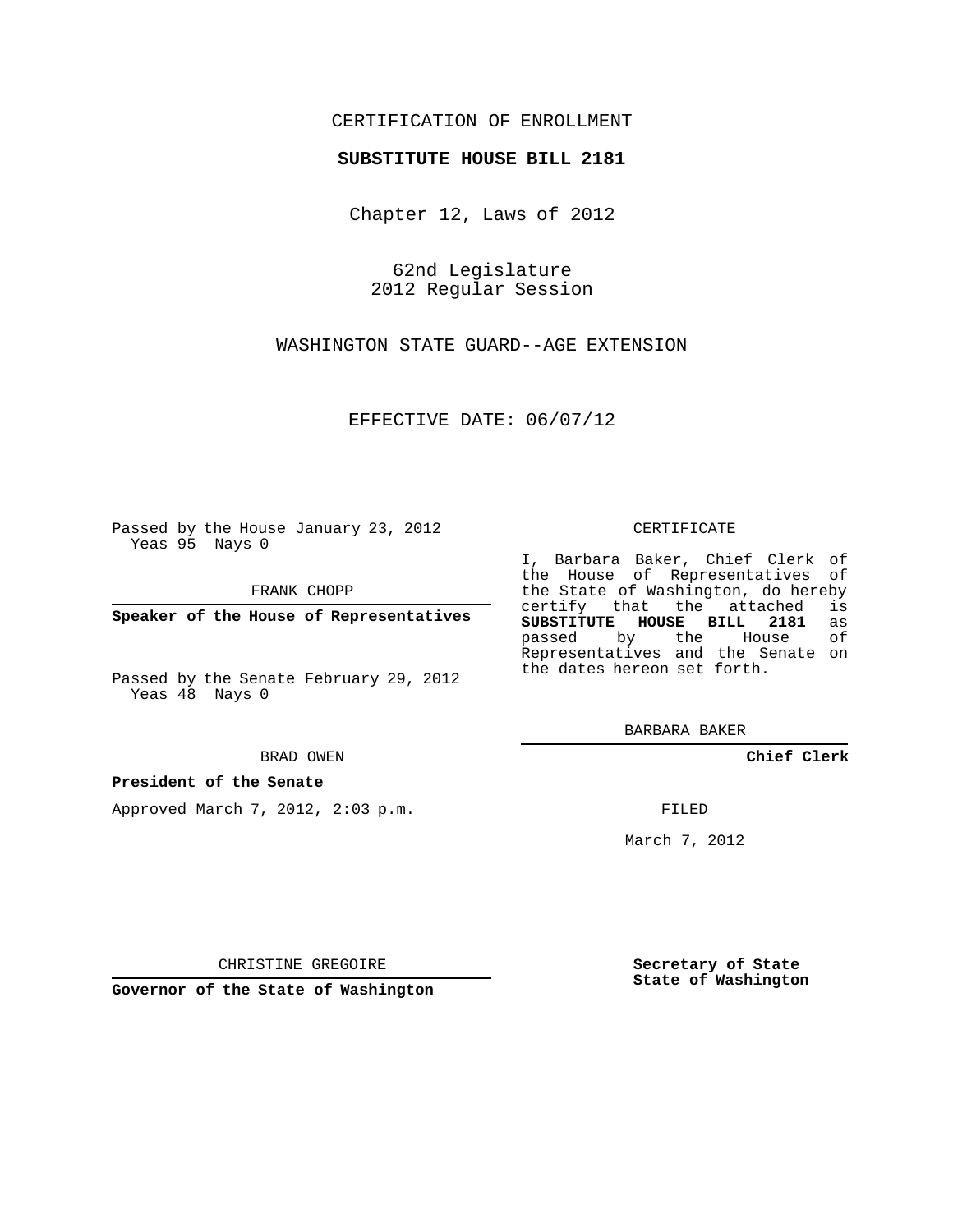# **SUBSTITUTE HOUSE BILL 2181** \_\_\_\_\_\_\_\_\_\_\_\_\_\_\_\_\_\_\_\_\_\_\_\_\_\_\_\_\_\_\_\_\_\_\_\_\_\_\_\_\_\_\_\_\_

\_\_\_\_\_\_\_\_\_\_\_\_\_\_\_\_\_\_\_\_\_\_\_\_\_\_\_\_\_\_\_\_\_\_\_\_\_\_\_\_\_\_\_\_\_

Passed Legislature - 2012 Regular Session

## **State of Washington 62nd Legislature 2012 Regular Session**

**By** House State Government & Tribal Affairs (originally sponsored by Representatives Dammeier, Orwall, Bailey, Finn, McCune, Sullivan, Klippert, Hudgins, Hope, Hunt, Taylor, Jinkins, Ladenburg, Hansen, Ryu, Maxwell, Asay, Kelley, Kenney, Hurst, and Shea)

READ FIRST TIME 01/18/12.

 1 AN ACT Relating to extending the age for service in the Washington 2 state guard; and amending RCW 38.16.015 and 38.12.180.

3 BE IT ENACTED BY THE LEGISLATURE OF THE STATE OF WASHINGTON:

 4 **Sec. 1.** RCW 38.16.015 and 1989 c 19 s 30 are each amended to read 5 as follows:

 6 (1) The period of enlistment in the Washington state guard shall be 7 set by regulation by the adjutant general((<del>: PROVIDED, That</del>))<u>.</u> 8 However, no original enlistment may be consummated unless the term 9 thereof can be completed before the applicant attains the age of sixty-10 four.

11 (2) Notwithstanding subsection (1) of this section and RCW 12 38.12.180(2), the adjutant general may extend the service age upon 13 request by an active member of the Washington state guard if the 14 adjutant general determines the member's extension would be in the best 15 interest of the Washington state guard. Extensions under this 16 subsection have a one-year duration and may be renewed until the member 17 attains the age of sixty-eight.